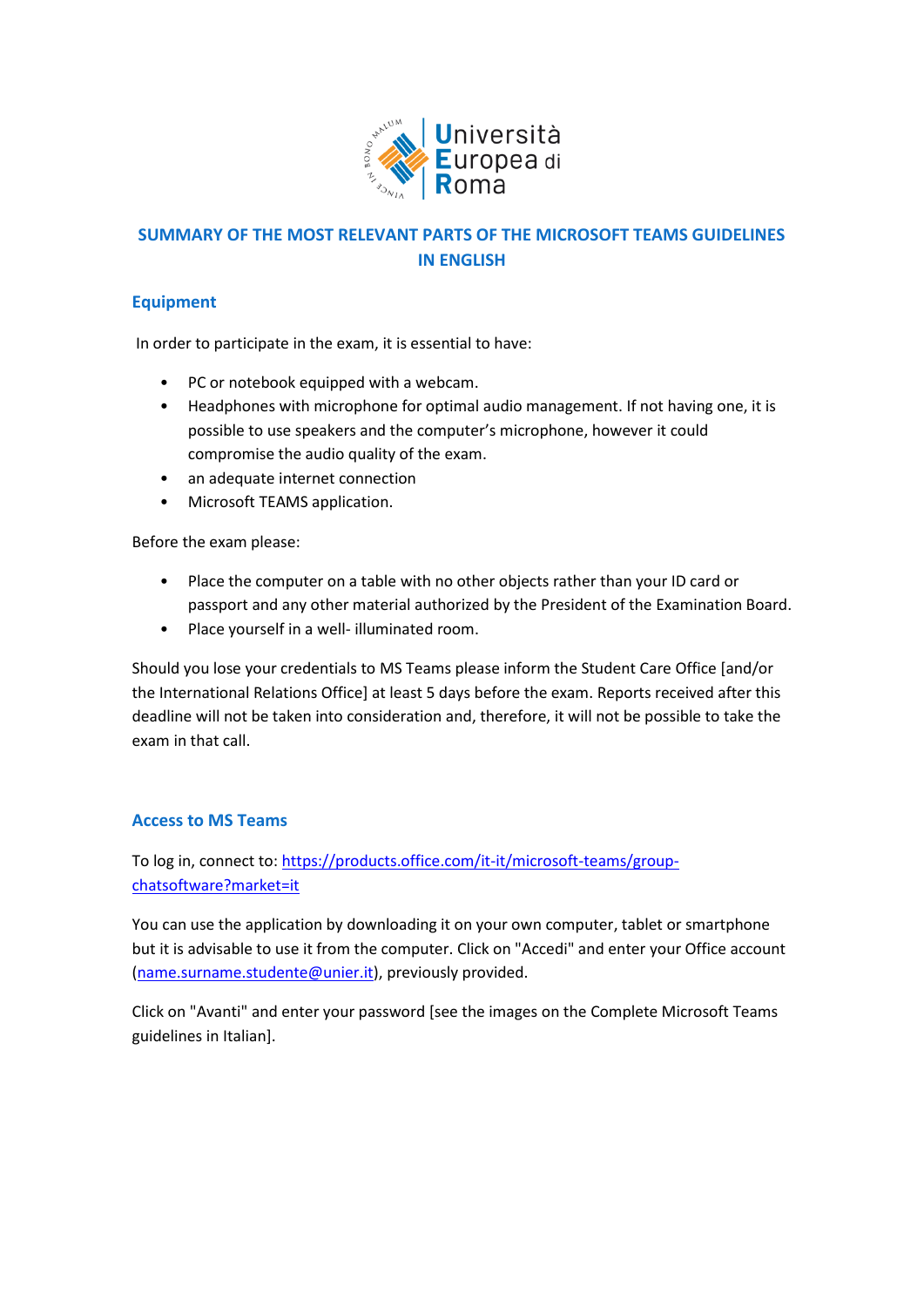## **Participation in the exam**

It is advisable to download the MS Teams app in your computer by clicking on the appropriate icon at the bottom left [see the images on the Complete Microsoft Teams guidelines in Italian]

This operation allows the app to be easily accessible without having to enter a username and password at each access.

Within the app, you will see only the team you have been inserted. To participate in the exam, you must enter the "Nome del CDS Esami" (*Name of the exam Faculty*) (ex. Psicologia Esami) and access the channel "Esame COGNOME/I DEL/I DOCENTE/I" (*Exam Surname/s of the Professor/s)* (ex. Esame prof. Rossi).

If the corresponding course is taught by two professors, click on "INSEGNAMENTI MUTUATI Esami" team and the on the "Esame COGNOME/I DEL/I DOCENTE/I" channel (*Exam Surname/s of the Professor/s* channel) (Esame proff. Bianchi e Verdi)

#### **Identification of the student**

At the beginning of the exam, the President of the Examination Board will ask all students to disable the microphone and webcam. The President will summon the student to be examined by calling him/her by his/her name and surname. The called student will have to activate the microphone and webcam showing the face and a valid identification document.

While examining other students, it is recommended to turn off the microphone and webcam [see the images on the Complete Microsoft Teams guidelines in Italian].

#### **Examination procedure**

During the exam, the student must be in a room with no people. No one must enter the room during the exam.

- 1. The Examination Board proceeds with the questions and the student is required to answer:
	- focusing exclusively on the webcam and avoiding distractions
	- During the oral exam the student must place him/herself at 1.5 meter from the webcam, allowing the visibility of the upper part of the room.
	- without leaving the webcam's reach
	- avoiding behaviors not authorized by the Board
	- The President of the Board can ask the student to completely show the room from where he/she is taking the exam.
- 2. If the exam requires the use of text or other tools authorized by the Board, the webcam must show the student's table and hands. If requested by the Board, the student can also share a presentation using the Share function (see section "Sharing a presentation").